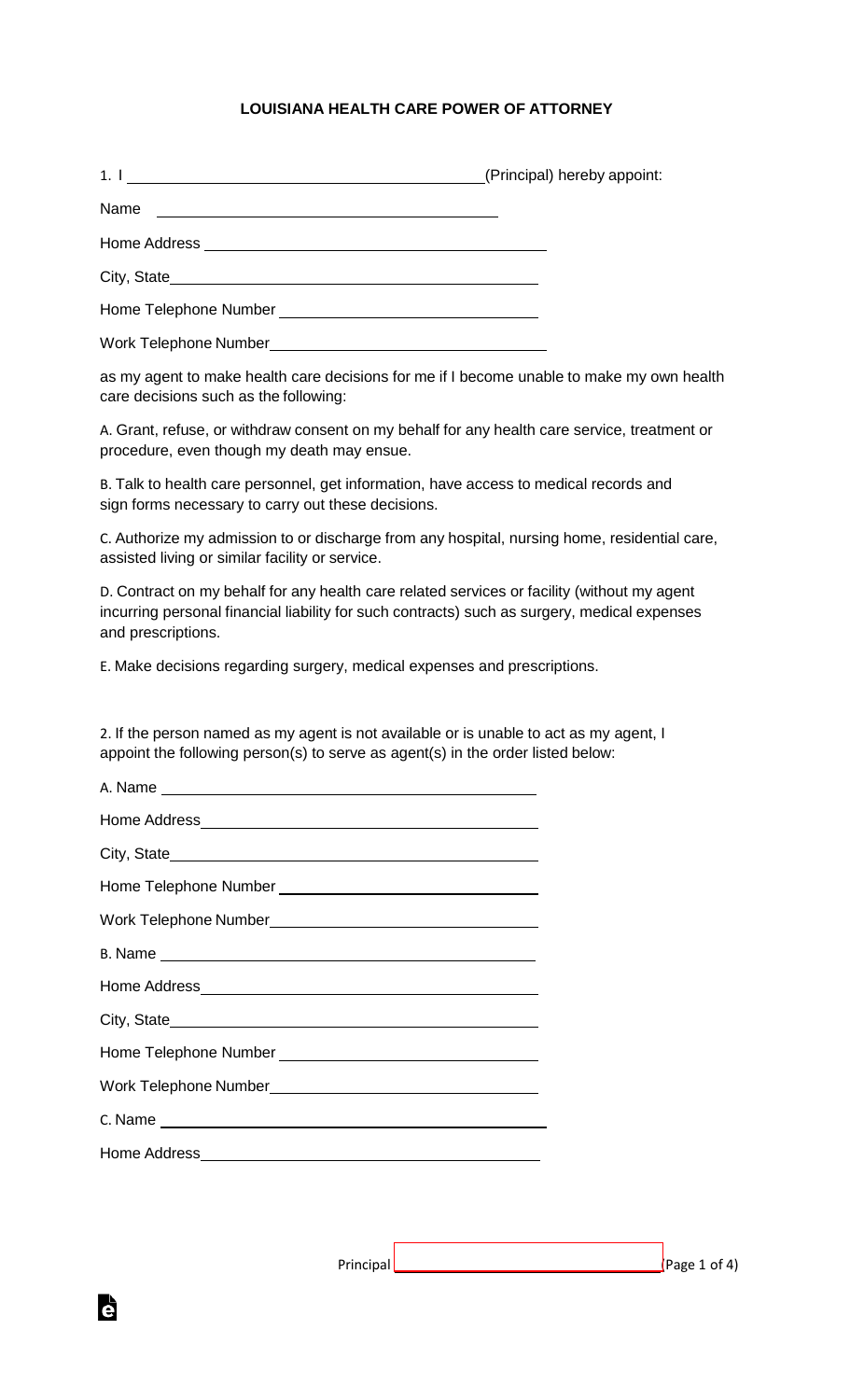City, State Home Telephone Number Work Telephone Number

3. With this document, I intend to create a durable power of attorney for health care, which shall take effect upon and only during any period in which, in the opinion of my attending physician, I am unable to make or communicate a choice regarding a particular health care decision. My agent shall make health care decisions as I direct below, or as I make known to him/her in some other way. If my agent is unable to determine the choice I would want to make, then my agent shall make a choice for me based upon what my agent believes to be in my best interest.

4. With this document, I authorize any person, organization, or entity involved with my health care to disclose and release to my agent any and all of my individually identifiable health information and medical records in accordance with HIPAA.

5. I do NOT want the following treatments:

6. To the extent that I am permitted by law to do so, I herewith nominate my agent to serve as the curator of my person, and/or in any similar representative capacity. If I am not permitted by law to make a nomination, then I request in the strongest possible terms that any court consider this nomination.

7. No person who relies in good faith upon representations by my agent, or alternate agents, shall be liable to me, my estate, my heirs or assigns for recognizing the agent's authority.

8. The powers delegated under this power of attorney are separable, so that the invalidity of one or more powers shall not affect any others.

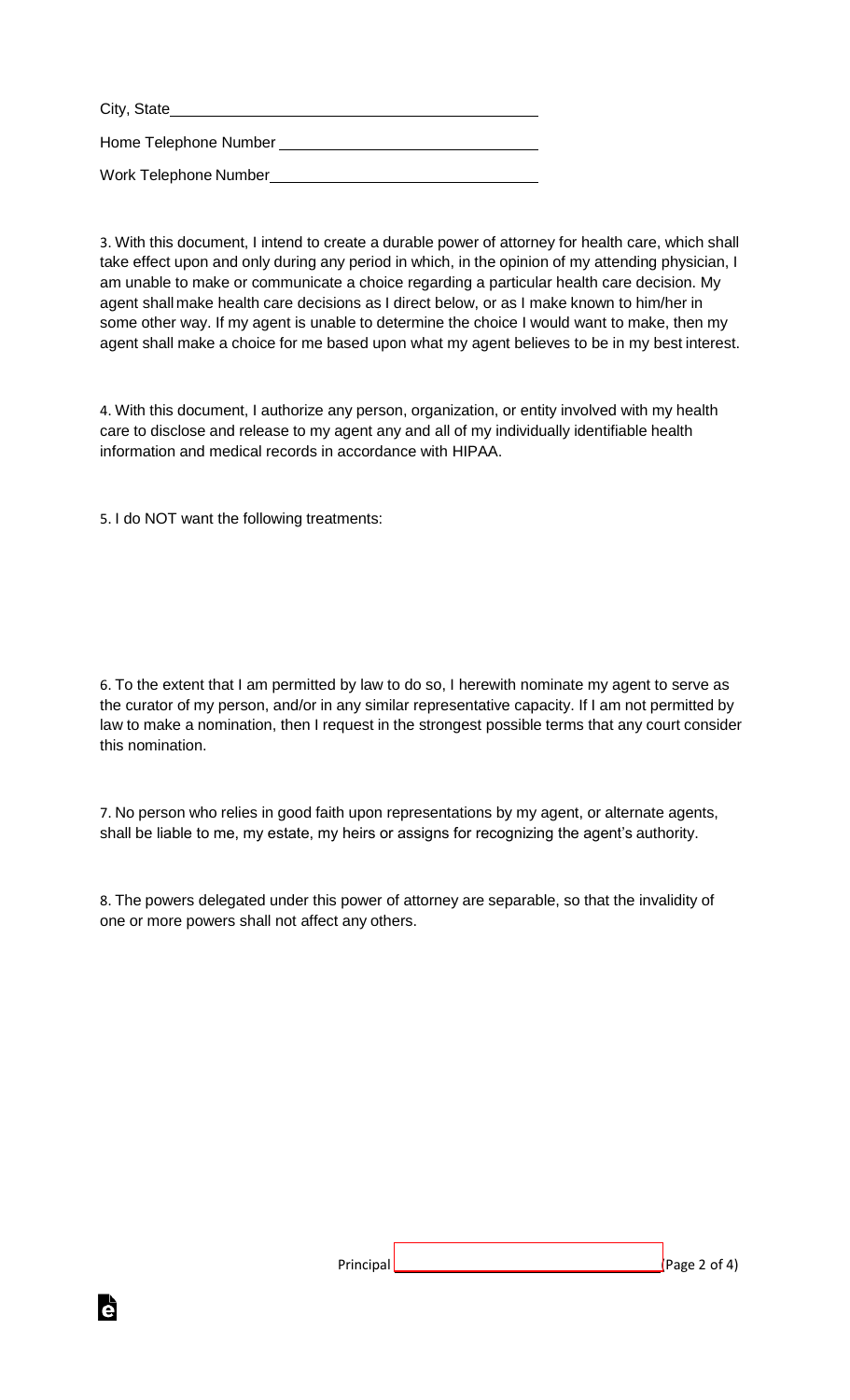BY MY SIGNATURE I INDICATE THAT I UNDERSTAND THE PURPOSE AND EFFECT OF THISDOCUMENT.

I sign my name to this form on the day of \_ ,

| ï      |  |
|--------|--|
| ×<br>× |  |

**EXECUTE:** Louisiana as Principal:

Principal's Signature

## ACCEPTANCE OF APPOINTMENT AS AGENT FOR

I accept this appointment and agree to serve as agent for health care decisions. I understand I have a duty to act consistently with the desires of the principal as expressed in this appointment. I understand that this document gives me authority over health care decisions for the principal only if the principal becomes incapacitated. I understand that I must act in good faith in exercising my authority under this power of attorney. I understand that the principal may revoke this power of attorney at any time, in any manner. If I choose to withdraw during the time the principal is competent, I must notify the principal of my decision. If I choose to withdraw when the principal is not able to make health care decisions, I must notify the principal's physician.

| (Agent) |
|---------|
| (Agent) |
| (Agent) |
| (Agent) |

## **WITNESSES**

Ġ

The persons who signed or acknowledged this document are personally known to me and I believe him/her to be of sound mind.

| (Witness) |  |
|-----------|--|
|           |  |
| (Witness) |  |